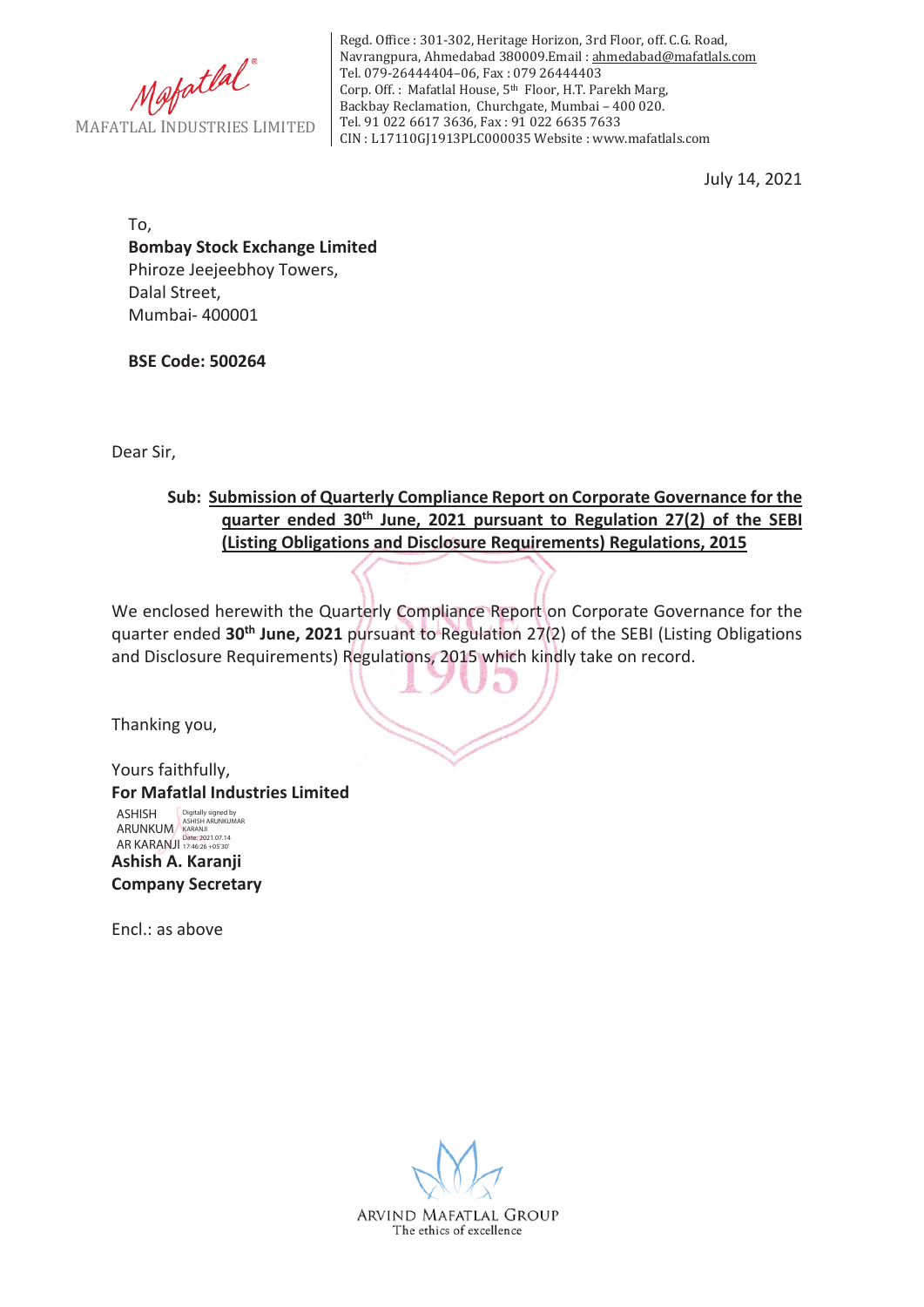## **COMPLIANCE REPORT ON CORPORATE GOVERNANCE ON QUARTERLY BASIS**

1. Nameof the Entity **: MAFATLAL INDUSTRIES LIMITED**

2. Quarter ending **: <sup>30</sup>th June, <sup>2021</sup>**

 $\blacksquare$ 

| <b>Composition of Board of Directors</b><br>П.                                                                                                                                                                                                                                                                                                                                               |                                |                        |                                                                          |                                       |                               |                          |               |                         |                                                                                    |                                                                                               |                                                                                                |                                                                                                                                    |
|----------------------------------------------------------------------------------------------------------------------------------------------------------------------------------------------------------------------------------------------------------------------------------------------------------------------------------------------------------------------------------------------|--------------------------------|------------------------|--------------------------------------------------------------------------|---------------------------------------|-------------------------------|--------------------------|---------------|-------------------------|------------------------------------------------------------------------------------|-----------------------------------------------------------------------------------------------|------------------------------------------------------------------------------------------------|------------------------------------------------------------------------------------------------------------------------------------|
| <b>Title</b><br>(Mr.<br>Ms.)                                                                                                                                                                                                                                                                                                                                                                 | Name of the<br><b>Director</b> | PAN&<br><b>DIN</b>     | Category<br>(Chair-<br>Person/<br>Executive/<br>Independent/<br>Nominee) | <b>Initial Date of</b><br>Appointment | Date of<br>Re-<br>appointment | Date of<br>Cessatio<br>n | <b>Tenure</b> | Date of<br><b>Birth</b> | No. of<br>Directorship<br>in listed<br>entities<br>including this<br>listed entity | No of<br>Independent<br>Directorship in<br>listed entities<br>including this<br>listed entity | No. of<br>Membership<br>in Audit/<br>Stakeholder<br>Committee(s)<br>Including this<br>Entity @ | No. of Post of<br>Chairperson in Audit/<br>Stakeholder<br>Committee held in<br>listed entities<br>including this listed<br>entity. |
| Mr.                                                                                                                                                                                                                                                                                                                                                                                          | H.A. Mafatlal                  | AIXPM4401C<br>00009872 | Promoter<br>Executive<br>Chairperson                                     | 03-05-1979                            | 1.11.2016/<br>1.11.2021       |                          | 60 months     | 24-11-1954              | 02 (Two)                                                                           | Nil                                                                                           | Audit Committee-NIL<br>Stake holder<br>Committee -02                                           | Nil                                                                                                                                |
| Mr.                                                                                                                                                                                                                                                                                                                                                                                          | A. K.<br>Srivastava            | ARLPS2072C<br>00046776 | Independent<br>Director                                                  | 10-10-2012                            | 5.08.2019/<br>4.08.2024       |                          | 60 months     | 10-02-1952              | 02 (Two)                                                                           | 02 (Two)                                                                                      | Audit - Nil<br>Stakeholders<br>Committee-02 #                                                  | 01 Chairperson of<br>Stakeholders<br>Committee                                                                                     |
| Mr.                                                                                                                                                                                                                                                                                                                                                                                          | Priyavrata H.<br>Mafatlal      | ALPPM7282E<br>02433237 | Managing<br>Director & Chief<br>Executive<br>Officer                     | 01-11-2016                            | 1.11.2016/<br>1.11.2021       |                          | 60 months     | 18-02-1987              | 02(Two)                                                                            | Nil                                                                                           | Nil                                                                                            | Nil                                                                                                                                |
| Mr.                                                                                                                                                                                                                                                                                                                                                                                          | V. R. Gupte                    | AAFPG7245J<br>00011330 | Independent<br>Director                                                  | 30-05-2013                            | 5.08.2019/<br>4.08.2024       |                          | 60 months     | 09-09-1944              | 02 (Two)                                                                           | 01 (One)                                                                                      | Audit Committee -02<br>Stakeholder<br>Committee-01 #                                           | 01 Chairperson of<br>Audit Committee                                                                                               |
| Mr.                                                                                                                                                                                                                                                                                                                                                                                          | P. N. Kapadia                  | AAEPK2147G<br>00078673 | Independent<br>Director                                                  | 30-05-2013                            | 5.08.2019/<br>4.08.2024       | $\sim$                   | 60 months     | 30-09-1951              | 03 (Three)                                                                         | 03 (Three)                                                                                    | Audit Committee -02<br>Stakeholder<br>Committee-03 #                                           | 02 Chairperson of<br>Stakeholders<br>Committee                                                                                     |
| Mrs.                                                                                                                                                                                                                                                                                                                                                                                         | Latika P.<br>Pradhan           | AGAPP0900C<br>07118801 | Independent<br>Director                                                  | 17-04-2015                            | 17.04.2020/<br>16.04.2025     |                          | 60 months     | 16-09-1954              | 02 (Two)                                                                           | 02 (Two)                                                                                      | Audit Committee -<br>02#<br>Stakeholder<br>Committee-NIL                                       | 01 Chairperson of<br>Audit Committee                                                                                               |
| Mr.                                                                                                                                                                                                                                                                                                                                                                                          | Gautam G.<br>Chakravarti       | ABHPC2468G<br>00004399 | Independent<br>Director                                                  | 30-05-2015                            | 30.05.2020/<br>29.05.2025     |                          | 60 months     | 02-07-1953              | 01 (One)                                                                           | 01 (One)                                                                                      | Audit Committee -<br>01                                                                        | Nil                                                                                                                                |
| Mr.                                                                                                                                                                                                                                                                                                                                                                                          | Sujal A. Shah                  | AAIPS9182P<br>00058019 | Independent<br>Director                                                  | 30-05-2015                            | 30.05.2020/<br>29.05.2025     | $\overline{\phantom{a}}$ | 60 months     | 23-09-1968              | 07 (Seven)                                                                         | 07 (Seven)                                                                                    | Audit Committee-<br>05#<br>Stakeholder<br>Committee-NIL                                        | 01 Chairperson of<br>Audit Committee                                                                                               |
| Whether Regular Chairperson appointed - YES                                                                                                                                                                                                                                                                                                                                                  |                                |                        |                                                                          |                                       |                               |                          |               |                         |                                                                                    |                                                                                               |                                                                                                |                                                                                                                                    |
| Whether Chairperson is related to managing director or CEO - YES                                                                                                                                                                                                                                                                                                                             |                                |                        |                                                                          |                                       |                               |                          |               |                         |                                                                                    |                                                                                               |                                                                                                |                                                                                                                                    |
| \$PAN number of any director would not be displayed on the website of Stock Exchange                                                                                                                                                                                                                                                                                                         |                                |                        |                                                                          |                                       |                               |                          |               |                         |                                                                                    |                                                                                               |                                                                                                |                                                                                                                                    |
| & Category of directors means executive/non-executive/independent/Nominee. If a director fits into more than one category write all categories separating them with hyphen.<br>* to be filled only for Independent Director. Tenure would mean total period from which Independent director is serving on Board of directors of the listed entity in continuity without any ling off period. |                                |                        |                                                                          |                                       |                               |                          |               |                         |                                                                                    |                                                                                               |                                                                                                |                                                                                                                                    |
| # Total membership of committees also includes chairmanship mentioned in next column                                                                                                                                                                                                                                                                                                         |                                |                        |                                                                          |                                       |                               |                          |               |                         |                                                                                    |                                                                                               |                                                                                                |                                                                                                                                    |
| @ Considered Committee Memberships in Listed entities. However, Director's Membership/Chairmanship in Committees are within the limits of Regulation 26(1)(a).                                                                                                                                                                                                                               |                                |                        |                                                                          |                                       |                               |                          |               |                         |                                                                                    |                                                                                               |                                                                                                |                                                                                                                                    |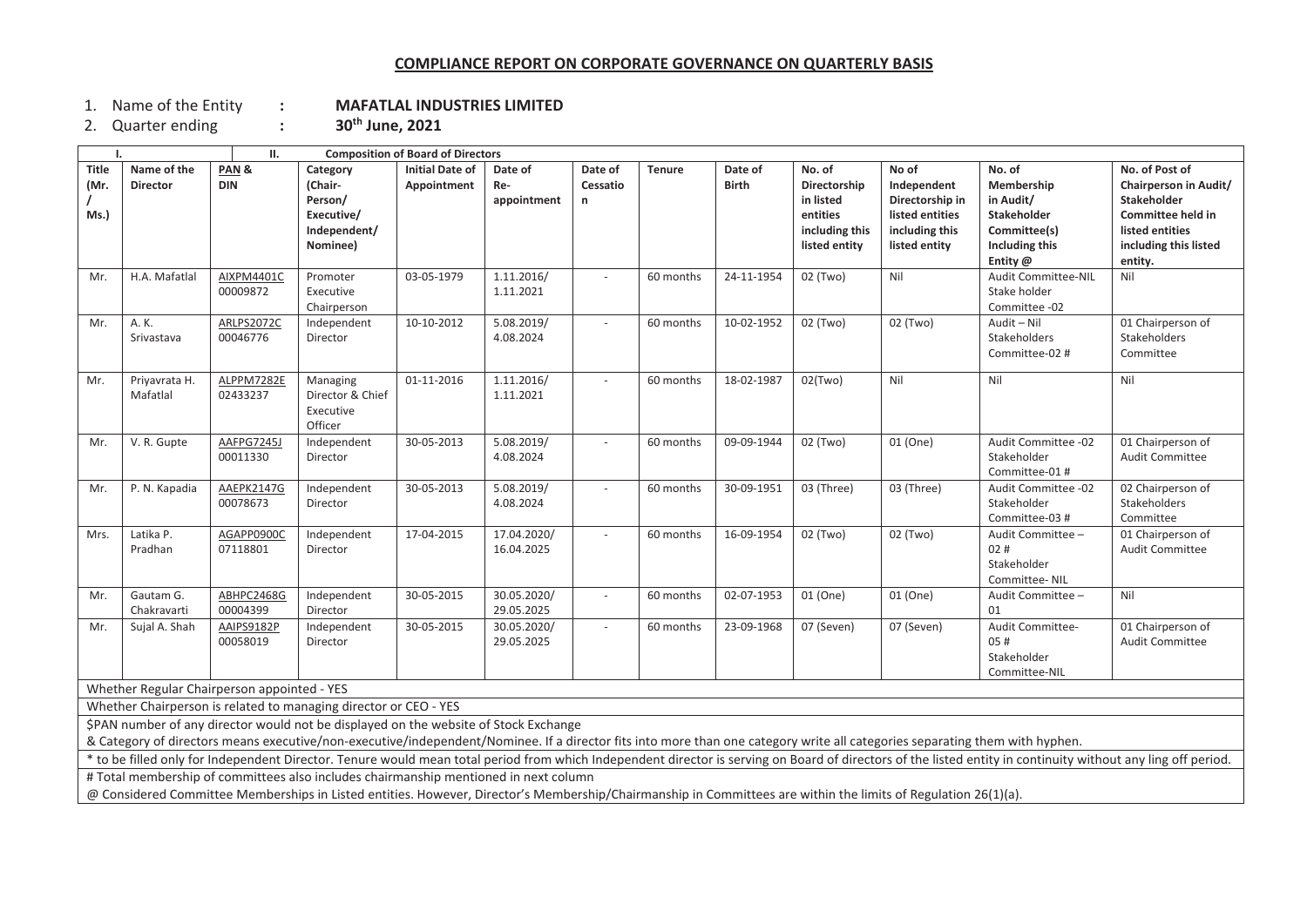| II.<br><b>Composition of Committees</b>                                                                                                                                       |                      |                        |                              |                            |                                                                                                                                                                                   |                                    |                                    |                                |                          |                             |                          |
|-------------------------------------------------------------------------------------------------------------------------------------------------------------------------------|----------------------|------------------------|------------------------------|----------------------------|-----------------------------------------------------------------------------------------------------------------------------------------------------------------------------------|------------------------------------|------------------------------------|--------------------------------|--------------------------|-----------------------------|--------------------------|
| Name of Committee                                                                                                                                                             |                      | <b>Whether Regular</b> | Name of Committee            |                            | Category                                                                                                                                                                          |                                    | Date of                            |                                | Date of                  |                             |                          |
|                                                                                                                                                                               | Chairperson          |                        | <b>Members</b>               |                            |                                                                                                                                                                                   | (Chairperson/Executive/Non-        |                                    |                                | Appointment              | Cessation                   |                          |
|                                                                                                                                                                               |                      | appointed              |                              |                            |                                                                                                                                                                                   |                                    | Executive/Independent/Nominees)&   |                                |                          |                             |                          |
| 1. Audit Committee                                                                                                                                                            |                      |                        |                              |                            | 1. Mr. V. R. Gupte                                                                                                                                                                |                                    | Chairperson - Independent Director |                                |                          | 31-07-2013                  |                          |
|                                                                                                                                                                               |                      | Yes                    | 2. Mr. Sujal Shah            |                            | Independent Director                                                                                                                                                              |                                    |                                    | 31-07-2013                     |                          |                             |                          |
|                                                                                                                                                                               |                      |                        |                              | 3. Mrs. Latika P. Pradhan  |                                                                                                                                                                                   | Independent Woman Director         |                                    | 11-08-2015                     |                          |                             |                          |
|                                                                                                                                                                               |                      |                        |                              |                            | 4. Mr. Gautam G. Chakravarti                                                                                                                                                      |                                    | Independent Director               |                                |                          | 25-10-2016                  |                          |
| 2. Nomination & Remuneration                                                                                                                                                  |                      |                        |                              | 1. Mr. P. N. Kapadia       |                                                                                                                                                                                   | Chairperson - Independent Director |                                    |                                | 31-07-2013<br>31-07-2013 |                             | $\overline{\phantom{a}}$ |
| Committee                                                                                                                                                                     |                      | Yes                    |                              | 2. Mr. V. R. Gupte         |                                                                                                                                                                                   |                                    | <b>Independent Director</b>        |                                |                          |                             |                          |
|                                                                                                                                                                               |                      |                        | 3. Mr. Gautam G. Chakravarti |                            | Independent Director                                                                                                                                                              |                                    |                                    | 11-08-2015                     |                          |                             |                          |
| 3. Risk Management                                                                                                                                                            |                      | N.A.                   | N.A.                         |                            | N.A.                                                                                                                                                                              |                                    | N.A.                               |                                | N.A.                     |                             |                          |
| Committee (If applicable)                                                                                                                                                     |                      |                        |                              |                            |                                                                                                                                                                                   |                                    |                                    |                                |                          |                             |                          |
| 4. Stakeholders Relationship                                                                                                                                                  |                      |                        |                              | 1. Mr. A. K. Srivastava    |                                                                                                                                                                                   | Chairperson - Independent Director |                                    |                                | 25-10-2016               |                             |                          |
| Committee                                                                                                                                                                     |                      |                        | <b>Yes</b>                   | 2. Mr. H. A. Mafatlal      |                                                                                                                                                                                   | Promoter - Executive               |                                    | 30-05-2014<br>31-07-2013       |                          |                             |                          |
|                                                                                                                                                                               |                      |                        |                              | 3. Mr. P. N. Kapadia       |                                                                                                                                                                                   | Independent Director               |                                    |                                |                          |                             |                          |
| 5. Corporate Social                                                                                                                                                           |                      |                        |                              | 1. Mr. H. A. Mafatlal      |                                                                                                                                                                                   | Chairperson - Promoter - Executive |                                    |                                | 25-03-2014               |                             |                          |
| <b>Responsibility Committee</b>                                                                                                                                               |                      | <b>Yes</b>             | 2. Mr. A. K. Srivastava      |                            | Independent Director                                                                                                                                                              |                                    |                                    | 25-10-2016                     |                          |                             |                          |
|                                                                                                                                                                               |                      |                        | 3. Mr. Sujal Shah            |                            | Independent Director<br>& Category of directors means executive/non-executive/independent/Nominee. if a director fits into more than one category write all categories separating |                                    |                                    | 25-10-2016                     |                          |                             |                          |
| them with hyphen                                                                                                                                                              |                      |                        |                              |                            |                                                                                                                                                                                   |                                    |                                    |                                |                          |                             |                          |
| III.                                                                                                                                                                          |                      |                        |                              |                            |                                                                                                                                                                                   |                                    |                                    |                                |                          |                             |                          |
| <b>Meeting of Board of Directors</b><br>Date(s) of Meeting (if any) in the relevant<br>Whether<br>Number of<br>Number of<br>Date(s) of Meeting (in the<br>Maximum gap between |                      |                        |                              |                            |                                                                                                                                                                                   |                                    |                                    |                                |                          |                             |                          |
| previous quarter)                                                                                                                                                             |                      | quarter                |                              |                            | requirement of                                                                                                                                                                    |                                    | <b>Directors</b>                   | independent                    |                          | any two consecutive (in     |                          |
|                                                                                                                                                                               |                      |                        |                              | Quorum met*                |                                                                                                                                                                                   |                                    | present*                           | director present*              |                          | number of days)             |                          |
| 10.02.2021                                                                                                                                                                    | 26.05.2021           |                        |                              |                            | Yes                                                                                                                                                                               |                                    | 06                                 |                                | 57                       |                             |                          |
| 03.03.2021                                                                                                                                                                    | 10.06.2021           |                        |                              |                            | Yes                                                                                                                                                                               |                                    | 06                                 |                                | 15                       |                             |                          |
| 30.03.2021                                                                                                                                                                    |                      | 16.06.2021             |                              |                            |                                                                                                                                                                                   | 06<br>Yes                          |                                    | 06                             |                          | 06                          |                          |
| IV.<br><b>Meeting of Audit Committee</b>                                                                                                                                      |                      |                        |                              |                            |                                                                                                                                                                                   |                                    |                                    |                                |                          |                             |                          |
| Date(s) of meeting                                                                                                                                                            |                      | Whether requirement of |                              | <b>Number of Directors</b> | Number of                                                                                                                                                                         |                                    |                                    | Date(s) of meeting of          |                          | Maximum gap between any two |                          |
| of the committee in                                                                                                                                                           | Quorum met (details) |                        | present*                     | independent director       |                                                                                                                                                                                   | the committee in the               |                                    | consecutive meetings in number |                          |                             |                          |
| the relevant quarter                                                                                                                                                          |                      |                        |                              | present*                   |                                                                                                                                                                                   |                                    | previous quarter                   |                                | of days                  |                             |                          |
| 26.05.2021                                                                                                                                                                    | Yes                  |                        |                              | 04                         | 04                                                                                                                                                                                |                                    |                                    | 10.02.2021                     |                          | 105                         |                          |
|                                                                                                                                                                               |                      |                        |                              |                            |                                                                                                                                                                                   |                                    |                                    |                                |                          |                             |                          |
|                                                                                                                                                                               |                      |                        |                              |                            |                                                                                                                                                                                   |                                    |                                    |                                |                          |                             |                          |